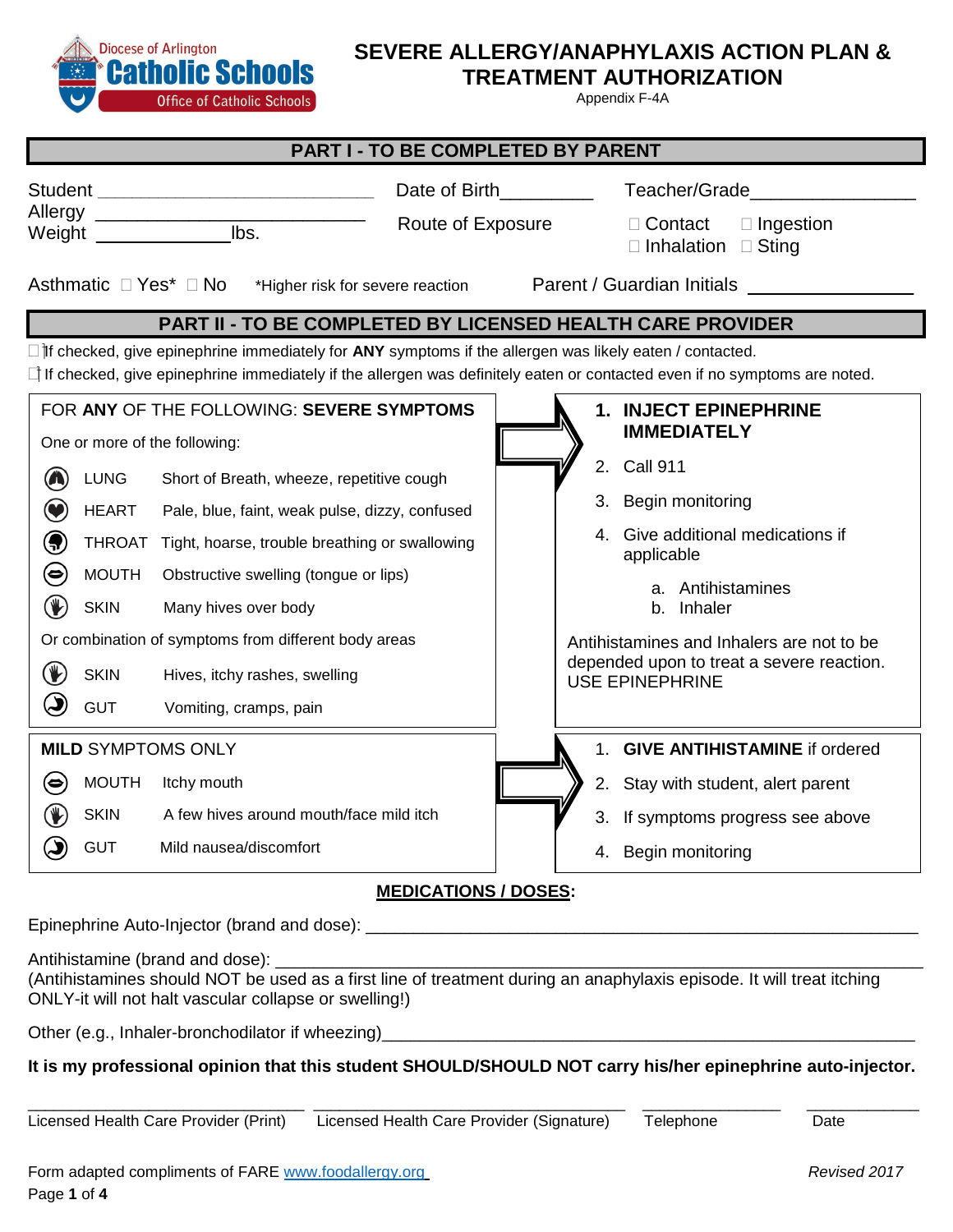

# **SEVERE ALLERGY/ANAPHYLAXIS ACTION PLAN &**

**TREATMENT AUTHORIZATION**

Appendix F-4A

## **PART III - PARENT SIGNATURE REQUIRED**

Student\_\_\_\_\_\_\_\_\_\_\_\_\_\_\_\_\_\_\_\_\_\_\_\_\_\_\_\_\_\_\_\_\_\_\_ Date of Birth \_\_\_\_\_\_\_\_\_\_\_\_\_\_Teacher/Grade\_\_\_\_\_\_\_\_\_\_\_\_\_

#### **Administration of an oral antihistamine should be considered only if the student's airway is clear and there is minimal risk of choking.**

#### **MONITORING**

**Stay with student, Call 911 and parent.** Tell 911 epinephrine was given, request an ambulance with epinephrine. Note time when epinephrine was administered. A second dose of epinephrine can be given within 15 minutes, after the first, if symptoms persist or recur. Place student in rescue position. Treat student even if parents cannot be reached.



A food allergy response kit should contain at least two doses of epinephrine, other medications as noted by the student's physician, and a copy of this action plan and treatment authorization. A kit must accompany the student if he/she is off school grounds (i.e., field trip).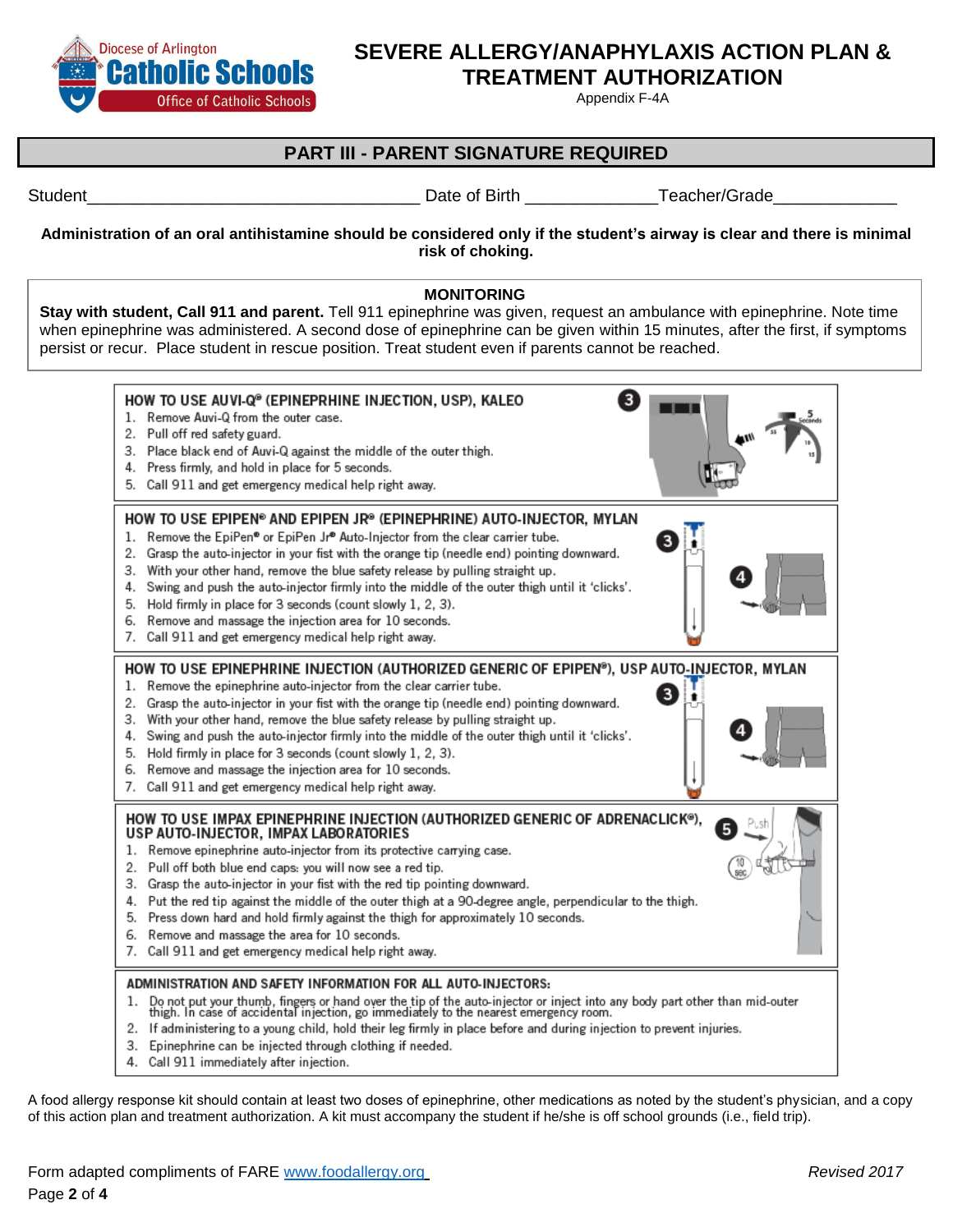

# **SEVERE ALLERGY/ANAPHYLAXIS ACTION PLAN &**

**TREATMENT AUTHORIZATION**

Appendix F-4A

Treat the person before calling emergency contacts. The first signs of a reaction can be mild, but symptoms can get worse quickly.

### **EMERGENCY CONTACTS:**

| Name/F<br>/Relationship: | Phone: |
|--------------------------|--------|
| Name/Relationship:       | Phone. |
| Name/Relationship:       | Phone. |
|                          |        |

I hereby authorize for school personnel to take whatever action in their judgment may be necessary in providing emergency medical treatment consistent with this plan, including the administration of medication to my child. I understand the Virginia School Health Guidelines, Code of Virginia, 8.01-225 protects school staff members from liability arising from actions consistent with this plan.

\_\_\_\_\_\_\_\_\_\_\_\_\_\_\_\_\_\_\_\_\_\_\_\_\_\_\_\_\_\_\_\_\_\_\_\_\_\_\_\_\_\_ \_\_\_\_\_\_\_\_\_\_\_\_\_\_\_\_\_\_\_\_\_\_ \_\_\_\_\_\_\_\_\_\_\_\_\_\_\_\_\_\_\_

Parent / Guardian Signature Date Date Controller and Telephone Date Date